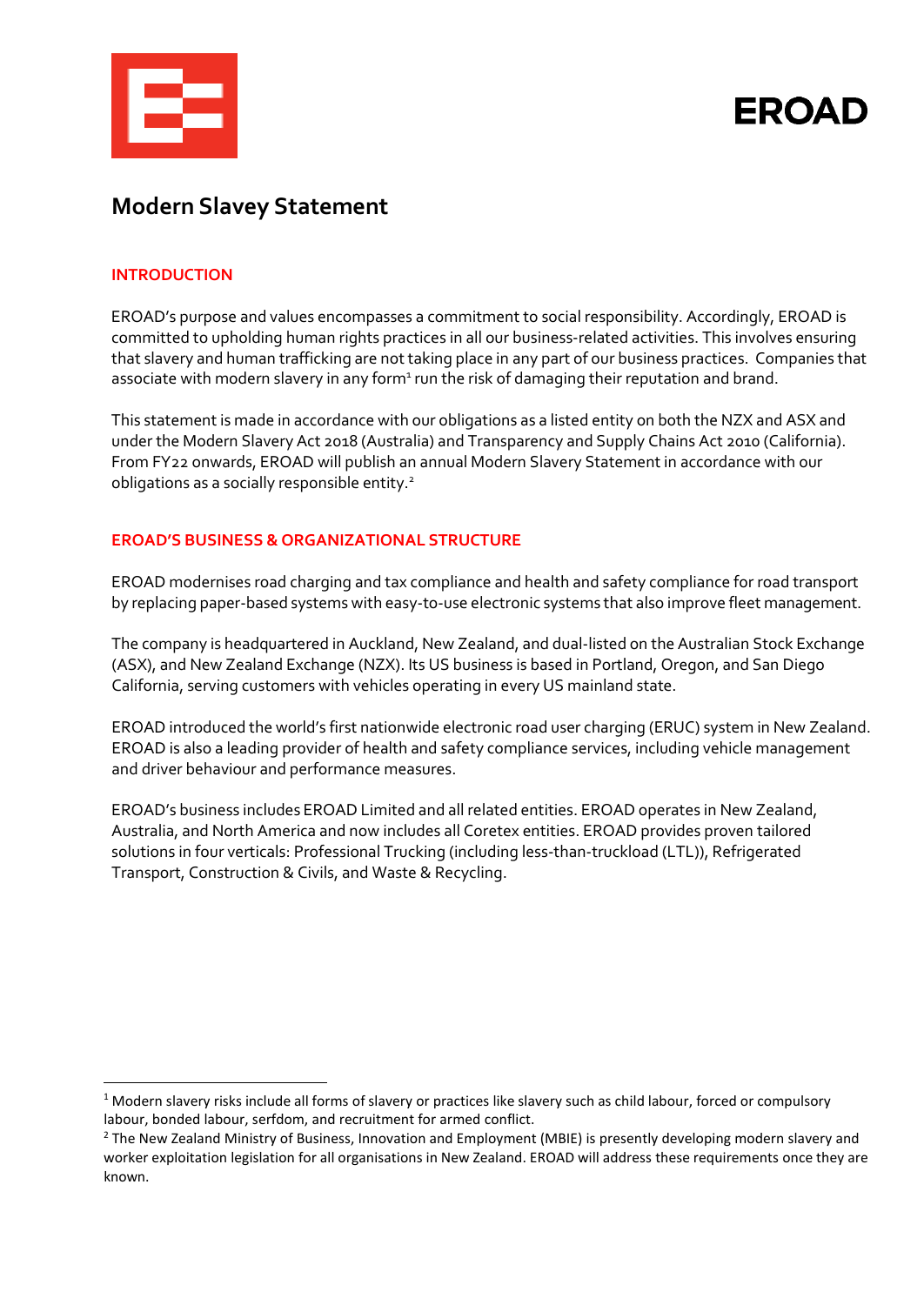

## **SUPPLY CHAIN**

EROAD Limited manufactures its products in various locations in Asia (e.g., China, Philippines, Singapore and Malaysia). We have distribution centres in New Zealand, Australia and North America. We use a variety of freight methods including road, sea, rail and air, with the majority of our freight going via air travel. We refurbish products where possible with a focus on sustainable supply chain management.

## **RISKS OF MODERN SLAVERY PRACTICES**

## *Risk identification*

EROAD is aware that slavery-like practices can include underpayment of wages, excessive working hours, debt bondage and confiscation of personal documents; and that these risks are typically associated with other human rights transgressions such as inadequate grievance mechanisms, discriminatory practices, and harassment.

Slavery-like practices are not restricted to a specific part of business, but may be prevalent along the entire supply chain, within core operations (own employees and third parties), as well as at customers. Of these three areas EROAD has determined that the greatest *relative* risk resides within our supply chain.

While modern slavery risks exist in every country, the Global Slavery Index identifies Asia as being highly vulnerable to, and having a high prevalence of modern slavery. The Index also identifies similar vulnerabilities and prevalence levels in the electronics sector (component and equipment manufacture), and freight (particularly shipping).

To date, EROAD has not identified or become aware of any instances of human trafficking or slavery within our operations or supply chain. (*For information on the impacts of COVID-19, refer to the note below*).

## *Risk assessment and evaluation*

With our supply chain being our main area of focus, we have adopted a multi-pronged approach to assessing the risk. This includes supplier pre-qualification due diligence; supplier self-assessment (via our Sustainable Supplier Questionnaire); and on-site assessment and audits to 'ground truth' the supplier governance documents and other pertinent information provided.

EROAD has a Sustainable Supplier Questionnaire which is sent out to all key suppliers we work with. The section on social responsibility requires suppliers to disclose whether they have any human rights and/or labour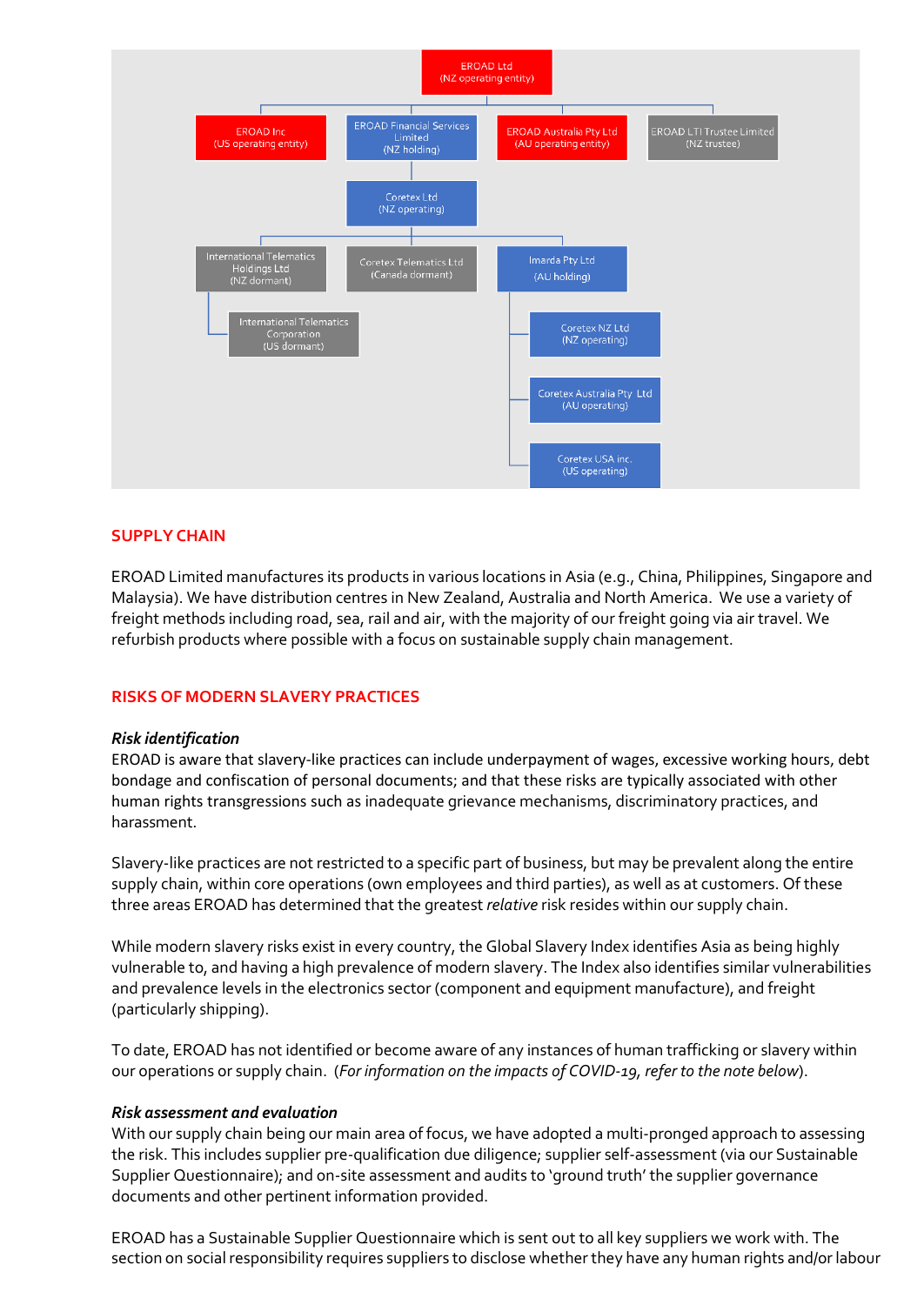policies in place, and to provide these where applicable. Likewise with any safety and wellbeing policies. EROAD is committed to upholding human rights practices in all our business-related activity.

We ask for a statement to be made on fair labour practices and following of labour laws within their territory of operation. Should red flags be identified, we would engage with the relevant supplier to discuss, and where required, agree actions. We acknowledge that rapid termination of suppliers involved in human rights violations may not be in the best interest of vulnerable people within the supply chain, and therefore we use this as a measure of last resort.

# **ACTIONS TAKEN BY EROADTO ADDRESS MODERN SLAVERY RISKS**

## *Integration across our business*

We have zero appetite for slavery and human trafficking risks across our business. Accordingly, we expect all of EROAD, organisations in our supply chain, as well as our contractors and third parties to comply with this commitment.

Our Code of Ethics, Code of Conduct, Diversity and Inclusion Policy, Whistle-blower Policy, Sustainability Policy and Risk Management Policy all reinforce our value of doing what's right by committing to acting ethically and with integrity in all our business relationships to address modern slavery risks.

We have a multidisciplinary team, with representation from People & Capability, Global Operations, Supply Chain, Product and Legal, overseeing the application and assurance of these requirements.

#### *Recruitment and employment practices*

EROAD's People & Capabilities Team is responsible for making sure that modern slavery does not feature in EROAD's internal operations. We have robust processes in place around pre-employment screening, employment conditions and workplace behaviour. Expectation of workplace behaviour and employee safety is provided to all EROADers when they commence their employment with EROAD.

### *Procurement practices*

EROAD's procurement policies and processes strive to support partnering with other socially responsible and reputable organisations across our supply chain and in support of our core operations (i.e., business support services, recruitment providers and professional employer organisations, etc.).

To minimize the disparate and inadequate application of our policies our key procurement requirements are predominantly centralized in the business. Furthermore, business relations with our key suppliers, contractors and third-party providers are well established, which contributes to improved relations with these entities, and greater knowledge of their business practices.

#### *Awareness and training*

EROAD raises awareness of modern slavery issues by ensuring this statement is readily accessible by all relevant stakeholders, beginning with all directors and Executive Team members who have been briefed on the requirements of the Australian Modern Slavery Act 2018.

To mitigate the risk, we provide training and appropriate guidance materials to relevant employees across the business. This is intended to help staff recognise the risks of modern slavery and human trafficking in our business and supply chains.

EROAD also provides a notification-mechanism to capture suspected instances of serious wrongdoing, including slavery-related practices. These may either be reported to EROAD's General Counsel or anonymously through our Whistle-blower facility. This service is managed by Deloitte, an independent third party, on behalf of EROAD and may be accessed by email, webform and phone.

## **MONITORINGANDREVIEWING THE EFFECTIVENESS OF OUR ACTIONS**

Modern slavery falls within the broader realm of Environmental, Social and Governance (ESG). Consequently, ongoing monitoring and evaluation of EROAD's other ESG initiatives provides insights into the adequacy of our modern slavery risk management; and how this should be adapted to be better aligned and more